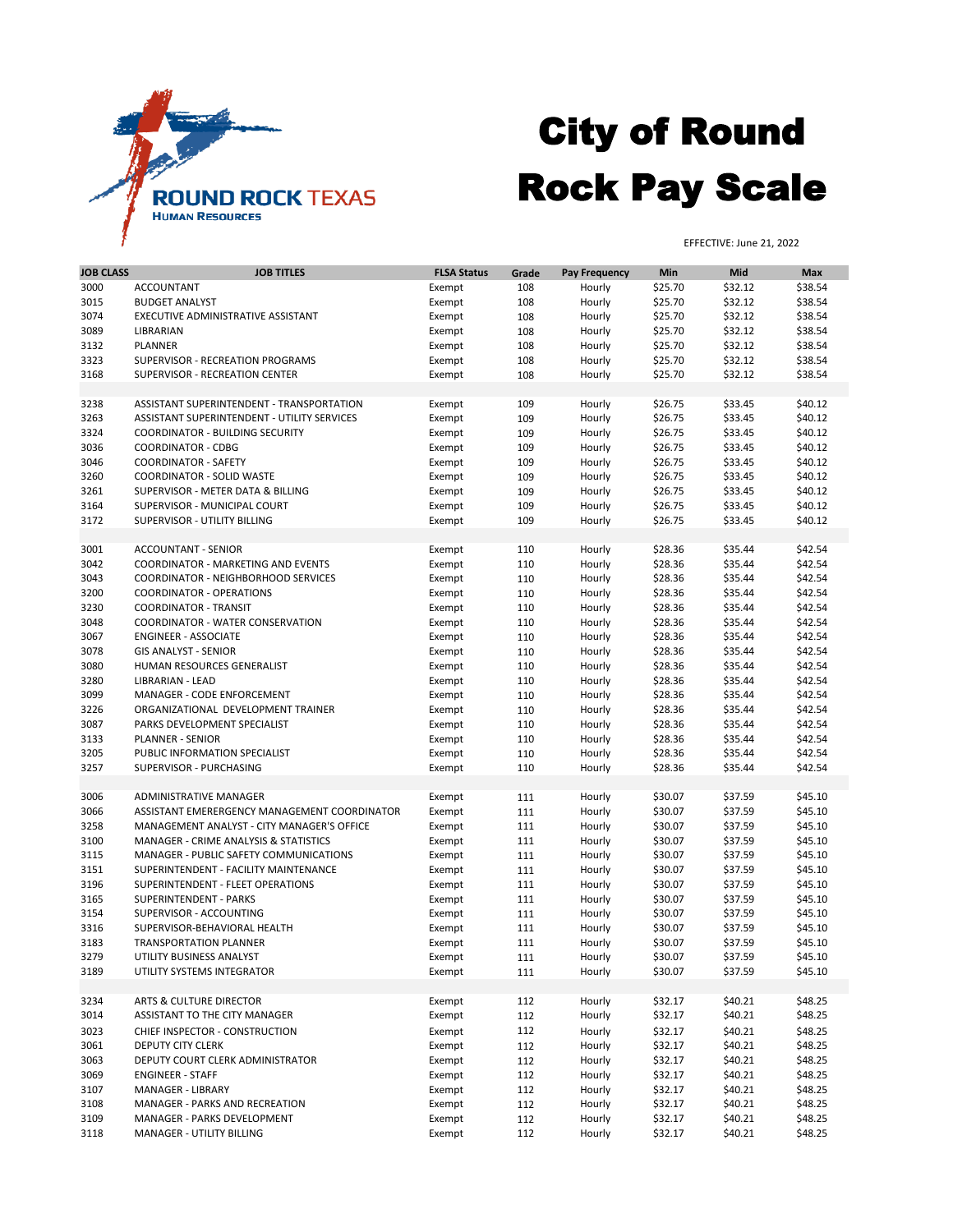| <b>JOB CLASS</b> | <b>JOB TITLES</b>                        | <b>FLSA Status</b> | Grade | <b>Pay Frequency</b> | <b>Min</b> | Mid     | <b>Max</b> |
|------------------|------------------------------------------|--------------------|-------|----------------------|------------|---------|------------|
| 3125             | NETWORK ADMINISTRATOR                    | Exempt             | 112   | Hourly               | \$32.17    | \$40.21 | \$48.25    |
| 3245             | PLANNER - PRINCIPAL                      | Exempt             | 112   | Hourly               | \$32.17    | \$40.21 | \$48.25    |
| 3137             | PROJECT MANAGER - SENIOR                 | Exempt             | 112   | Hourly               | \$32.17    | \$40.21 | \$48.25    |
| 3282             | SPECIFICATION WRITER                     | Exempt             | 112   | Hourly               | \$32.17    | \$40.21 | \$48.25    |
| 3225             | SUPERINTENDENT- BUILDING CONSTRUCTION    | Exempt             | 112   | Hourly               | \$32.17    | \$40.21 | \$48.25    |
| 3152             | SUPERINTENDENT - TRANSPORTATION          | Exempt             | 112   | Hourly               | \$32.17    | \$40.21 | \$48.25    |
| 3153             | SUPERINTENDENT - UTILITIES SERVICES      | Exempt             | 112   | Hourly               | \$32.17    | \$40.21 | \$48.25    |
| 3159             | SUPERVISOR - ENVIRONMENTAL SERVICES      | Exempt             | 112   | Hourly               | \$32.17    | \$40.21 | \$48.25    |
| 3176             | SYSTEMS ADMINISTRATOR                    |                    |       |                      | \$32.17    | \$40.21 | \$48.25    |
| 3274             |                                          | Exempt             | 112   | Hourly               |            |         |            |
|                  | <b>SYSTEMS ANALYST</b>                   | Exempt             | 112   | Hourly               | \$32.17    | \$40.21 | \$48.25    |
| 3024             | ASSISTANT BUILDING OFFICIAL              | Exempt             | 113   | Hourly               | \$36.03    | \$45.03 | \$54.04    |
| 3240             | <b>CIP PROGRAM MANAGER</b>               | Exempt             | 113   | Hourly               | \$36.03    | \$45.03 | \$54.04    |
| 3043             | COMMUNITY DEVELOPMENT DIRECTOR           | Exempt             | 113   | Hourly               | \$36.03    | \$45.03 | \$54.04    |
| 3105             | COMPENSATION MANAGER/ HRIS ADMINISTRATOR |                    |       |                      | \$36.03    | \$45.03 | \$54.04    |
| 3064             | DIVISION MANAGER - PD SUPPORT            | Exempt             | 113   | Hourly               | \$36.03    | \$45.03 | \$54.04    |
|                  |                                          | Exempt             | 113   | Hourly               |            |         |            |
| 3065             | <b>EMERGENCY MANAGEMENT COORDINATOR</b>  | Exempt             | 113   | Hourly               | \$36.03    | \$45.03 | \$54.04    |
| 3068             | <b>ENGINEER - SENIOR</b>                 | Exempt             | 113   | Hourly               | \$36.03    | \$45.03 | \$54.04    |
| 3284             | IT-SECURITY ANALYST                      | Exempt             | 113   | Hourly               | \$36.03    | \$45.03 | \$54.04    |
| 3095             | MANAGER - ACCOUNTING                     | Exempt             | 113   | Hourly               | \$36.03    | \$45.03 | \$54.04    |
| 3097             | <b>MANAGER - BENEFITS</b>                | Exempt             | 113   | Hourly               | \$36.03    | \$45.03 | \$54.04    |
| 3250             | MANAGER - BUILDING CONSTRUCTION          | Exempt             | 113   | Hourly               | \$36.03    | \$45.03 | \$54.04    |
| 3103             | <b>MANAGER - FACILITY MAINTENANCE</b>    | Exempt             | 113   | Hourly               | \$36.03    | \$45.03 | \$54.04    |
| 3104             | <b>MANAGER - FLEET OPERATIONS</b>        | Exempt             | 113   | Hourly               | \$36.03    | \$45.03 | \$54.04    |
| 3110             | MANAGER - PLANNING                       | Exempt             | 113   | Hourly               | \$36.03    | \$45.03 | \$54.04    |
| 3111             | MANAGER - PURCHASING                     | Exempt             | 113   | Hourly               | \$36.03    | \$45.03 | \$54.04    |
| 3112             | <b>MANAGER - SAFETY RISK</b>             | Exempt             | 113   | Hourly               | \$36.03    | \$45.03 | \$54.04    |
| 3113             | <b>MANAGER - SPORTS CENTER</b>           | Exempt             | 113   | Hourly               | \$36.03    | \$45.03 | \$54.04    |
| 3114             | <b>MANAGER - STORM WATER</b>             | Exempt             | 113   | Hourly               | \$36.03    | \$45.03 | \$54.04    |
| 3315             | PROGRAM MANAGER - CRISIS RESPONSE        | Exempt             | 113   | Hourly               | \$36.03    | \$45.03 | \$54.04    |
|                  |                                          |                    |       |                      |            |         |            |
| 3018             | <b>BUILDING OFFICIAL</b>                 | Exempt             | 114   | Hourly               | \$42.52    | \$53.15 | \$63.78    |
| 5001             | DIRECTOR, CVB                            | Exempt             | 114   | Hourly               | \$42.52    | \$53.15 | \$63.78    |
| 3265             | <b>ENGINEER - PRINCIPAL</b>              | Exempt             | 114   | Hourly               | \$42.52    | \$53.15 | \$63.78    |
| 3102             | MANAGER - INFORMATION TECHNOLOGY         | Exempt             | 114   | Hourly               | \$42.52    | \$53.15 | \$63.78    |
|                  |                                          |                    |       |                      |            |         |            |
| 3050             | <b>COURT CLERK ADMINISTRATOR</b>         | Exempt             | 115   | Hourly               | \$50.18    | \$62.67 | \$75.26    |
|                  |                                          |                    |       |                      |            |         |            |
| 3020             | <b>BUS DRIVER</b>                        | Non-Exempt         | 204   | Hourly               | \$16.07    | \$18.54 | \$22.25    |
| 3058             | <b>CUSTODIAN</b>                         | Non-Exempt         | 204   | Hourly               | \$16.07    | \$18.54 | \$22.25    |
| 3092             | <b>LIBRARY ATTENDANT</b>                 | Non-Exempt         | 204   | Hourly               | \$16.07    | \$18.54 | \$22.25    |
| 3139             | RECREATION ASSISTANT                     | Non-Exempt         | 204   | Hourly               | \$16.07    | \$18.54 | \$22.25    |
| 3144             | RECYCLING ATTENDANT                      | Non-Exempt         | 204   | Hourly               | \$16.07    | \$18.54 | \$22.25    |
|                  |                                          |                    |       |                      |            |         |            |
| 3091             | <b>LIBRARY ASSOCIATE</b>                 | Non-Exempt         | 205   | Hourly               | \$16.30    | \$19.00 | \$22.81    |
| 3128             | PARKS MAINTENANCE WORKER                 | Non-Exempt         | 205   | Hourly               | \$16.30    | \$19.00 | \$22.81    |
| 3150             | STREET MAINTENANCE WORKER                | Non-Exempt         | 205   | Hourly               | \$16.30    | \$19.00 | \$22.81    |
|                  |                                          |                    |       |                      |            |         |            |
| 3059             | <b>CUSTOMER SERVICE REPRESENTATIVE</b>   | Non-Exempt         | 206   | Hourly               | \$16.53    | \$19.97 | \$23.95    |
| 3007             | ADMINISTRATIVE TECHNICIAN                | Non-Exempt         | 206   | Hourly               | \$16.53    | \$19.97 | \$23.95    |
| 3090             | <b>LIBRARY ASSISTANT</b>                 | Non-Exempt         | 206   | Hourly               | \$16.53    | \$19.97 | \$23.95    |
| 3123             | METER SERVICES REPRESENTATIVE            | Non-Exempt         | 206   | Hourly               | \$16.53    | \$19.97 | \$23.95    |
| 3147             | <b>SIGNS &amp; MARKINGS TECHNICIAN</b>   | Non-Exempt         | 206   | Hourly               | \$16.53    | \$19.97 | \$23.95    |
|                  |                                          |                    |       |                      |            |         |            |
| 3005             | <b>ADMINISTRATIVE ASSOCIATE</b>          | Non-Exempt         | 207   | Hourly               | \$16.76    | \$20.97 | \$25.15    |
| 3254             | <b>BACKFLOW TECHNICIAN</b>               | Non-Exempt         | 207   | Hourly               | \$16.76    | \$20.97 | \$25.15    |
| 3062             | <b>DEPUTY COURT CLERK</b>                | Non-Exempt         | 207   | Hourly               | \$16.76    | \$20.97 | \$25.15    |
| 3072             | <b>EQUIPMENT OPERATOR</b>                | Non-Exempt         | 207   | Hourly               | \$16.76    | \$20.97 | \$25.15    |
| 3073             | <b>EVIDENCE TECHNICIAN</b>               | Non-Exempt         | 207   | Hourly               | \$16.76    | \$20.97 | \$25.15    |
| 3075             | FACILITY MAINTENANCE TECHNICIAN          | Non-Exempt         | 207   | Hourly               | \$16.76    | \$20.97 | \$25.15    |
| 3076             | <b>FORESTRY TECHNICIAN</b>               | Non-Exempt         | 207   | Hourly               | \$16.76    | \$20.97 | \$25.15    |
| 3129             | PARKS MAINTENANCE WORKER - SENIOR        | Non-Exempt         | 207   | Hourly               | \$16.76    | \$20.97 | \$25.15    |
| 3130             | PARTS INVENTORY SPECIALIST               | Non-Exempt         | 207   | Hourly               | \$16.76    | \$20.97 | \$25.15    |
| 3143             | <b>RECREATION SHIFT LEADER</b>           | Non-Exempt         | 207   | Hourly               | \$16.76    | \$20.97 | \$25.15    |
|                  | UTILITY SERVICES WORKER                  |                    |       |                      |            |         |            |
| 3186             |                                          | Non-Exempt         | 207   | Hourly               | \$16.76    | \$20.97 | \$25.15    |
| 3002             | ACCOUNTING TECHNICIAN                    | Non-Exempt         |       |                      | \$17.61    | \$22.02 | \$26.42    |
|                  |                                          |                    | 208   | Hourly               |            |         |            |
| 3008             | ANIMAL CONTROL OFFICER                   | Non-Exempt         | 208   | Hourly               | \$17.61    | \$22.02 | \$26.42    |
| 3195             | FIELD LABORATORY TECHNICIAN              | Non-Exempt         | 208   | Hourly               | \$17.61    | \$22.02 | \$26.42    |
| 3079             | HUMAN RESOURCES ASSISTANT                | Non-Exempt         | 208   | Hourly               | \$17.61    | \$22.02 | \$26.42    |
| 3088             | LAW ENFORCEMENT SUPPORT TECHNICIAN       | Non-Exempt         | 208   | Hourly               | \$17.61    | \$22.02 | \$26.42    |
| 3223             | METER SERVICES TECHNICIAN                | Non-Exempt         | 208   | Hourly               | \$17.61    | \$22.02 | \$26.42    |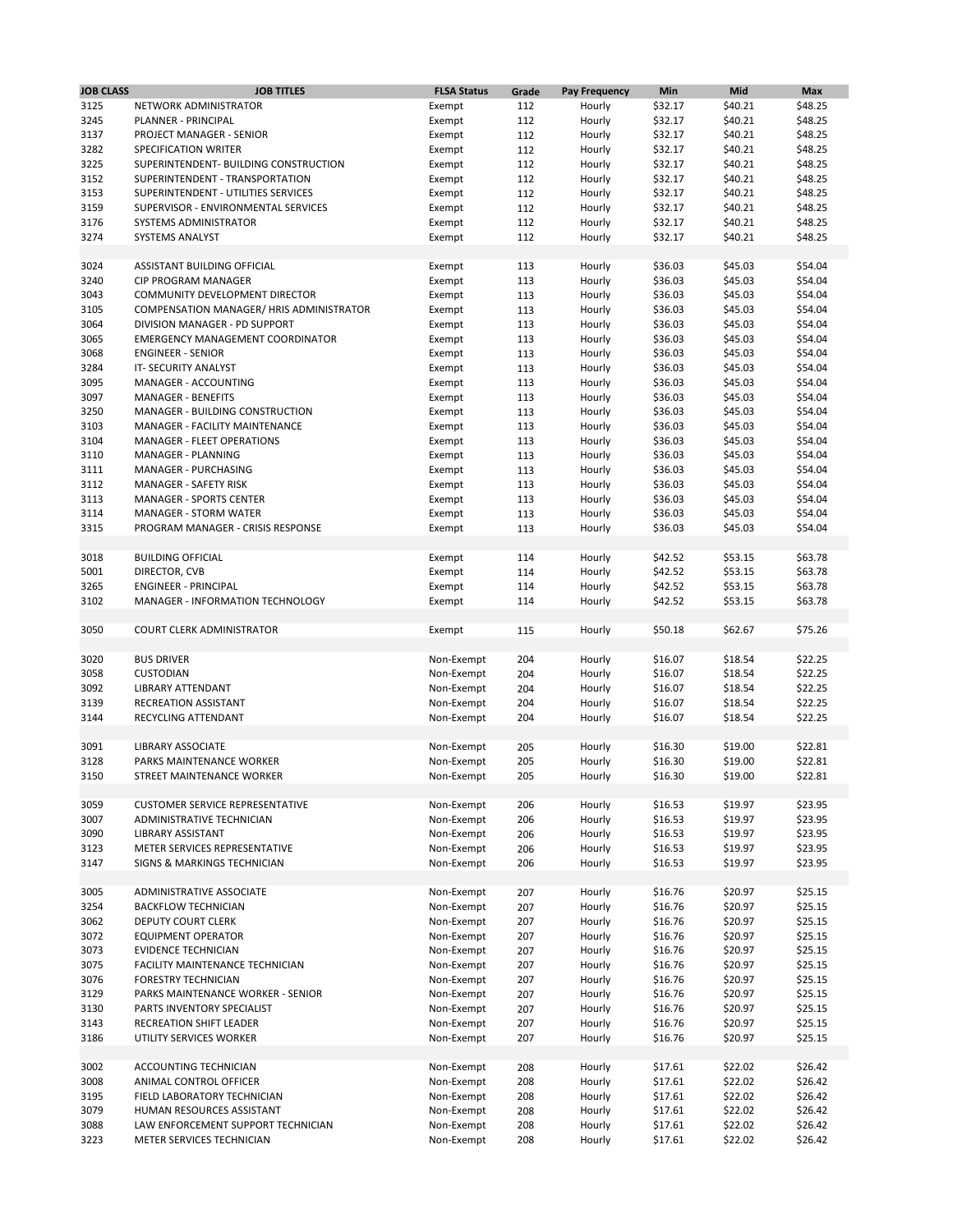| <b>JOB CLASS</b> | <b>JOB TITLES</b>                                               | <b>FLSA Status</b>       | Grade      | <b>Pay Frequency</b> | Min                | <b>Mid</b>         | <b>Max</b>         |
|------------------|-----------------------------------------------------------------|--------------------------|------------|----------------------|--------------------|--------------------|--------------------|
| 3181             | <b>TRAFFIC SIGNAL TECHNICIAN</b>                                | Non-Exempt               | 208        | Hourly               | \$17.61            | \$22.02            | \$26.42            |
|                  |                                                                 |                          |            |                      |                    |                    |                    |
| 3003             | <b>ACCOUNTING TECHNICIAN - SENIOR</b>                           | Non-Exempt               | 209        | Hourly               | \$18.66            | \$23.32            | \$27.99            |
| 3004             | ADMINISTRATIVE ASSISTANT                                        | Non-Exempt               | 209        | Hourly               | \$18.66            | \$23.32            | \$27.99            |
| 3325             | ADMINISTRATIVE SPECIALIST                                       | Non-Exempt               | 209        | Hourly               | \$18.66            | \$23.32            | \$27.99            |
| 3321             | <b>CASE MANAGER</b>                                             | Non-Exempt               | 209        | Hourly               | \$18.66            | \$23.32            | \$27.99            |
| 3085             | <b>LAB ANALYST</b>                                              | Non-Exempt               | 209        | Hourly               | \$18.66            | \$23.32            | \$27.99            |
| 3121<br>3131     | <b>MECHANIC</b><br>PAYROLL TECHNICIAN                           | Non-Exempt<br>Non-Exempt | 209<br>209 | Hourly<br>Hourly     | \$18.66<br>\$18.66 | \$23.32<br>\$23.32 | \$27.99<br>\$27.99 |
| 3322             | DEVELOPMENT TECHNICIAN                                          | Non-Exempt               | 209        | Hourly               | \$18.66            | \$23.32            | \$27.99            |
| 3273             | PRETREATMENT TECHNICIAN                                         | Non-Exempt               | 209        | Hourly               | \$18.66            | \$23.32            | \$27.99            |
| 3140             | PURCHASING TECHNICIAN                                           | Non-Exempt               | 209        | Hourly               | \$18.66            | \$23.32            | \$27.99            |
| 3187             | UTILITY SVC WORKER - SENIOR                                     | Non-Exempt               | 209        | Hourly               | \$18.66            | \$23.32            | \$27.99            |
|                  |                                                                 |                          |            |                      |                    |                    |                    |
| 3237             | 911 CALL TAKER                                                  | Non-Exempt               | 210        | Hourly               | \$19.78            | \$24.73            | \$29.67            |
| 3320             | <b>CASE MANAGER - SENIOR</b>                                    | Non-Exempt               | 210        | Hourly               | \$19.78            | \$24.73            | \$29.67            |
| 3027             | <b>CODE ENFORCEMENT OFFICER</b>                                 | Non-Exempt               | 210        | Hourly               | \$19.78            | \$24.73            | \$29.67            |
| 3037             | <b>COORDINATOR - UTILITY BILLING</b>                            | Non-Exempt               | 210        | Hourly               | \$19.78            | \$24.73            | \$29.67            |
| 3038             | <b>COORDINATOR - DEPUTY COURT CLERK</b>                         | Non-Exempt               | 210        | Hourly               | \$19.78            | \$24.73            | \$29.67            |
| 3272             | COORDINATOR - LIBRARY PROGRAM                                   | Non-Exempt               | 210        | Hourly               | \$19.78            | \$24.73            | \$29.67            |
| 3049             | <b>COURT BAILIFF</b>                                            | Non-Exempt               | 210        | Hourly               | \$19.78            | \$24.73            | \$29.67            |
| 3052<br>3270     | <b>CREW LEADER - PARKS MAINTENANCE</b><br><b>MS4 TECHNICIAN</b> | Non-Exempt<br>Non-Exempt | 210<br>210 | Hourly<br>Hourly     | \$19.78<br>\$19.78 | \$24.73<br>\$24.73 | \$29.67<br>\$29.67 |
| 3126             | <b>PARK RANGER</b>                                              | Non-Exempt               | 210        | Hourly               | \$19.78            | \$24.73            | \$29.67            |
| 3264             | SIGNS & MARKINGS TECHNICIAN - SENIOR                            | Non-Exempt               | 210        | Hourly               | \$19.78            | \$24.73            | \$29.67            |
| 3148             | STORM WATER TECHNICIAN                                          | Non-Exempt               | 210        | Hourly               | \$19.78            | \$24.73            | \$29.67            |
| 3278             | SUPERVISOR - SPORTS FACITITY                                    | Non-Exempt               | 210        | Hourly               | \$19.78            | \$24.73            | \$29.67            |
| 3177             | SYSTEMS MECHANIC                                                | Non-Exempt               | 210        | Hourly               | \$19.78            | \$24.73            | \$29.67            |
| 3182             | TRAFFIC SIGNAL TECHNICIAN - SENIOR                              | Non-Exempt               | 210        | Hourly               | \$19.78            | \$24.73            | \$29.67            |
| 3193             | TREATMENT PLANT OPERATOR                                        | Non-Exempt               | 210        | Hourly               | \$19.78            | \$24.73            | \$29.67            |
| 3185             | UTILITY SERVICES TECHNICIAN                                     | Non-Exempt               | 210        | Hourly               | \$19.78            | \$24.73            | \$29.67            |
| 3259             | <b>VOLUNTEER COORDINATOR</b>                                    | Non-Exempt               | 210        | Hourly               | \$19.78            | \$24.73            | \$29.67            |
|                  |                                                                 |                          |            |                      |                    |                    |                    |
| 3244             | <b>BACKFLOW COORDINATOR</b>                                     | Non-Exempt               | 211        | Hourly               | \$21.16            | \$26.46            | \$31.75            |
| 3016             | <b>BUILDING INSPECTOR</b><br><b>COORDINATOR - FITNESS</b>       | Non-Exempt               | 211        | Hourly               | \$21.16            | \$26.46            | \$31.75            |
| 3277<br>3045     | <b>COORDINATOR - RECREATION PROGRAM</b>                         | Non-Exempt<br>Non-Exempt | 211<br>211 | Hourly<br>Hourly     | \$21.16<br>\$21.16 | \$26.46<br>\$26.46 | \$31.75<br>\$31.75 |
| 3053             | <b>CREW LEADER - SYSTEMS MECHANIC</b>                           | Non-Exempt               | 211        | Hourly               | \$21.16            | \$26.46            | \$31.75            |
| 3054             | <b>CREW LEADER - TRANSPORTATION</b>                             | Non-Exempt               | 211        | Hourly               | \$21.16            | \$26.46            | \$31.75            |
| 3055             | <b>CREW LEADER - UTILITY SERVICES</b>                           | Non-Exempt               | 211        | Hourly               | \$21.16            | \$26.46            | \$31.75            |
| 3220             | ELECTRICIAN - JOURNEYMAN                                        | Non-Exempt               | 211        | Hourly               | \$21.16            | \$26.46            | \$31.75            |
| 3281             | <b>GIS TECHNICIAN</b>                                           | Non-Exempt               | 211        | Hourly               | \$21.16            | \$26.46            | \$31.75            |
| 3082             | HUMAN RESOURCES SPECIALIST                                      | Non-Exempt               | 211        | Hourly               | \$21.16            | \$26.46            | \$31.75            |
| 3221             | <b>HVAC TECHNICIAN</b>                                          | Non-Exempt               | 211        | Hourly               | \$21.16            | \$26.46            | \$31.75            |
| 3093             | <b>LOGISTICS OFFICER</b>                                        | Non-Exempt               | 211        | Hourly               | \$21.16            | \$26.46            | \$31.75            |
| 3243             | <b>MECHANIC - PUBLIC SAFETY</b>                                 | Non-Exempt               | 211        | Hourly               | \$21.16            | \$26.46            | \$31.75            |
| 3179             | PUBLIC SAFETY COMMUNICATIONS OPERATOR                           | Non-Exempt               | 211        | Hourly               | \$21.16            | \$26.46            | \$31.75            |
| 3145             | <b>SCADA TECHNICIAN</b>                                         | Non-Exempt               | 211        | Hourly               | \$21.16            | \$26.46            | \$31.75            |
| 3158             | SUPERVISOR - CUSTODIAN                                          | Non-Exempt               | 211        | Hourly               | \$21.16            | \$26.46            | \$31.75            |
| 3178             | <b>SYSTEMS MECHANIC - SENIOR</b>                                | Non-Exempt               | 211        | Hourly               | \$21.16            | \$26.46            | \$31.75            |
| 3194             | TREATMENT PLANT OPERATOR - SENIOR                               | Non-Exempt               | 211        | Hourly               | \$21.16            | \$26.46            | \$31.75            |
| 3285             | <b>ADMINISTRATIVE ANALYST</b>                                   | Non-Exempt               | 212        | Hourly               | \$22.87            | \$28.59            | \$34.30            |
| 3203             | ASSISTANT COORDINATOR - OPERATION/EVENTS                        | Non-Exempt               | 212        | Hourly               | \$22.87            | \$28.59            | \$34.30            |
| 3317             | BEHAVIORAL HEALTH SPECIALIST                                    | Non-Exempt               | 212        | Hourly               | \$22.87            | \$28.59            | \$34.30            |
| 3248             | <b>BUILDING PLANS EXAMINER</b>                                  | Non-Exempt               | 212        | Hourly               | \$22.87            | \$28.59            | \$34.30            |
| 3028             | <b>CODE ENFORCEMENT OFFICE - SENIOR</b>                         | Non-Exempt               | 212        | Hourly               | \$22.87            | \$28.59            | \$34.30            |
| 3030             | <b>COMMUNICATIONS TRAINING OFFICER</b>                          | Non-Exempt               | 212        | Hourly               | \$22.87            | \$28.59            | \$34.30            |
| 3031             | COMPUTER SUPPORT TECHNICIAN                                     | Non-Exempt               | 212        | Hourly               | \$22.87            | \$28.59            | \$34.30            |
| 3032             | <b>CONSTRUCTION INSPECTOR</b>                                   | Non-Exempt               | 212        | Hourly               | \$22.87            | \$28.59            | \$34.30            |
| 3034             | <b>CONTACT SPECIALIST</b>                                       | Non-Exempt               | 212        | Hourly               | \$22.87            | \$28.59            | \$34.30            |
| 3096             | COORDINATOR - ACCREDITATION                                     | Non-Exempt               | 212        | Hourly               | \$22.87            | \$28.59            | \$34.30            |
| 3236             | <b>COORDINATOR - UTILITY SERVICES MARKETING</b>                 | Non-Exempt               | 212        | Hourly               | \$22.87            | \$28.59            | \$34.30            |
| 3056             | <b>CRIME ANALYST</b>                                            | Non-Exempt               | 212        | Hourly               | \$22.87            | \$28.59            | \$34.30            |
| 3057             | CRIME SCENE SPECIALIST                                          | Non-Exempt               | 212        | Hourly               | \$22.87            | \$28.59            | \$34.30            |
| 3071<br>3086     | <b>ENGINEERING TECHNICIAN - SENIOR</b><br>LAB ANALYST - SENIOR  | Non-Exempt<br>Non-Exempt | 212<br>212 | Hourly<br>Hourly     | \$22.87<br>\$22.87 | \$28.59<br>\$28.59 | \$34.30<br>\$34.30 |
| 3161             | <b>LEAD - FLEET TECHNICIAN</b>                                  | Non-Exempt               | 212        | Hourly               | \$22.87            | \$28.59            | \$34.30            |
| 3094             | <b>LOGISTICS OFFICER - IT</b>                                   | Non-Exempt               | 212        | Hourly               | \$22.87            | \$28.59            | \$34.30            |
| 3127             | <b>PARK RANGER - SENIOR</b>                                     | Non-Exempt               | 212        | Hourly               | \$22.87            | \$28.59            | \$34.30            |
| 3138             | <b>PURCHASER</b>                                                | Non-Exempt               | 212        | Hourly               | \$22.87            | \$28.59            | \$34.30            |
| 3276             | <b>SCADA SPECIALIST</b>                                         | Non-Exempt               | 212        | Hourly               | \$22.87            | \$28.59            | \$34.30            |